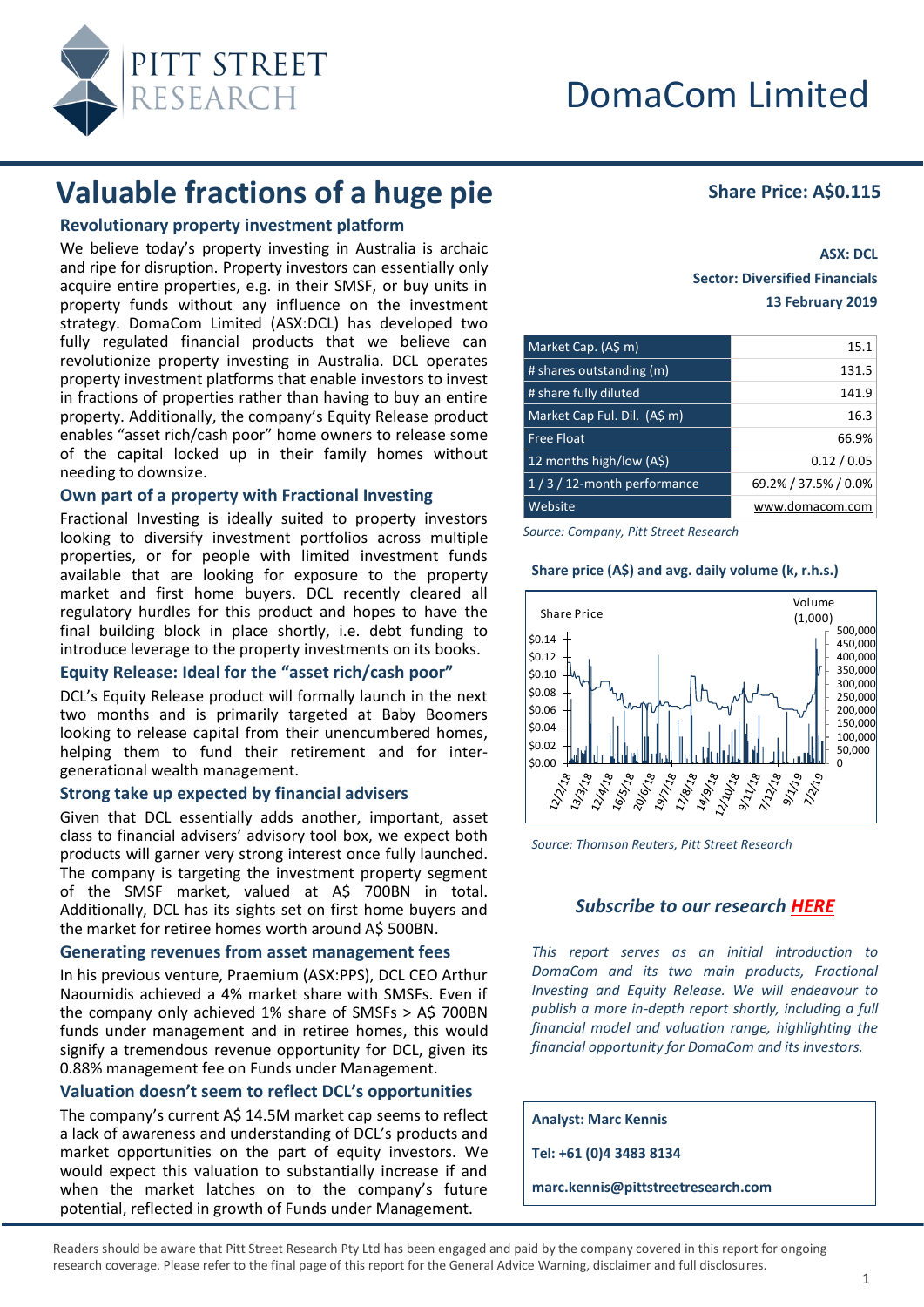# DomaCom Limited



# **Table of Contents**

| The problem with property investing today                                |    |                                                      |    |
|--------------------------------------------------------------------------|----|------------------------------------------------------|----|
| The solution: Fractional Investing and Equity Release                    |    |                                                      |    |
|                                                                          |    | Fractional Investing: New era in property investment | 5. |
|                                                                          |    |                                                      |    |
|                                                                          |    |                                                      |    |
|                                                                          |    |                                                      |    |
| Adding debt to funding mix will be a game-changer                        | 6  |                                                      |    |
| <b>Future of Financial Advice (FOFA)</b>                                 | 7  |                                                      |    |
|                                                                          |    |                                                      |    |
| Big-4 bank trial may result in white label deal                          | 7  |                                                      |    |
| Equity Release: Ideal for the "asset rich/cash poor"                     | 8  |                                                      |    |
|                                                                          |    |                                                      |    |
| Trading platform for DCL's property investors                            | 9  |                                                      |    |
|                                                                          |    |                                                      |    |
| Generating revenues from funds management                                | 9  |                                                      |    |
| The opportunity: SMSF investments in property                            |    |                                                      |    |
|                                                                          |    |                                                      |    |
|                                                                          |    |                                                      |    |
|                                                                          |    |                                                      |    |
|                                                                          |    |                                                      |    |
| Conclusion: Tremendous opportunity with revolutionary financial products | 12 |                                                      |    |
|                                                                          |    |                                                      |    |
|                                                                          |    |                                                      |    |
| <b>General advice warning, Disclaimer &amp; Disclosures</b>              | 13 |                                                      |    |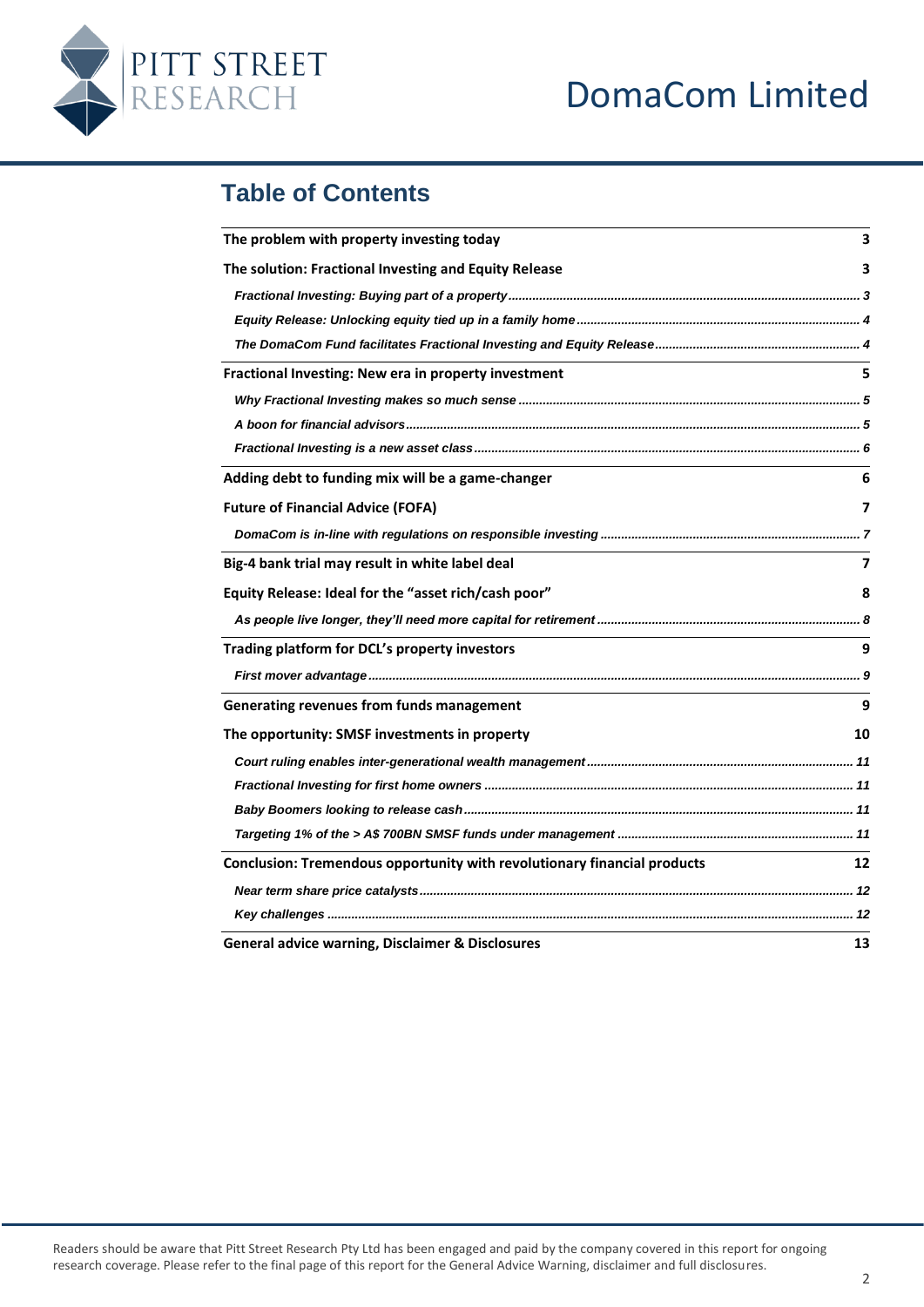<span id="page-2-0"></span>

# **The problem with property investing today**

If property investors today want to purchase real estate, they can essentially only acquire entire properties, e.g. in their SMSF, or buy units in listed property funds.

Buying an entire investment property is impractical if an investor has limited funds available or if he prefers to diversify his investments across different properties. And buying units in a property fund restricts investments to whatever investment decisions the fund manager makes, i.e. the fund manager decides on what type of properties to invest in, the location of these investments, when to divest etc. Fund investors have no influence whatsoever. Additionally, property funds typically don't invest in residential property. In other words, we believe property investing today is archaic and ripe for disruption.

# **The solution: Fractional Investing and Equity Release**

# <span id="page-2-2"></span>**Fractional Investing: Buying part of a property**

DomaCom Limited (ASX: DCL) is a Melbourne-based operator of real estate investment platforms (Figure 1). DCL enables investors to partly own real estate through fractional investing, e.g. instead of purchasing an entire house, investors can purchase a fraction of a house together with other investors. DCL is the first regulated operator of its kind in Australia that provides an online platform for fractional investing in property, which includes investing in residential, commercial, industrial and rural properties.

**Figure 1: DomaCom's fractional investing platform**



Readers should be aware that Pitt Street Research Pty Ltd has been engaged and paid by the company covered in this report for ongoing research coverage. Please refer to the final page of this report for the General Advice Warning, disclaimer and full disclosures.

<span id="page-2-1"></span>*Property investing today is archaic and ripe for disruption*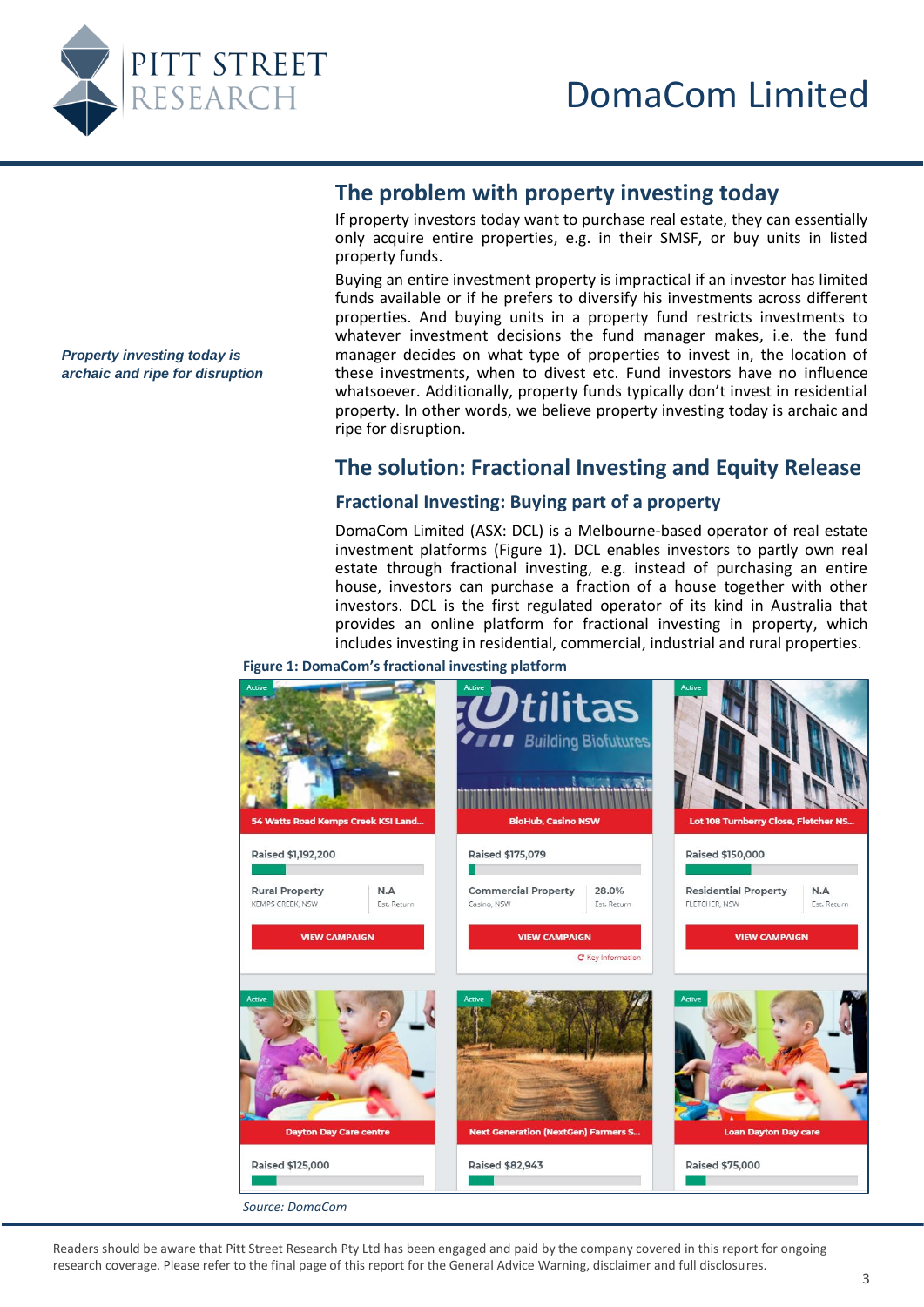

Currently, DCL only has one product in the market – Fractional Investing. However, it has already received regulatory approval to launch another product - Equity Release, which enables home owners to sell part of their family home. This allows retirees, for instance, to release part of their equity that is tied up in their homes.

# **Equity Release: Unlocking equity tied up in a family home**

In November 2018, DCL received the required regulatory approval to launch the Equity Release product. People who own their own home, but have limited cash flow, such as retirees, can monetize their properties by partly selling their mortgage-free home and releasing the equity tied up in their home.

The Equity Release product is similar to a reverse mortgage as offered by financial institutions, the difference being that investors are crowd funded on DCL's platform, rather than a financial institution providing the funds. With ~15% of current Australian population aged over 65 years, we believe DCL's Equity Release product offers an ideal opportunity for elderly people to access the equity tied up in their homes.

Additionally, with major banks having withdrawn from the reverse mortgage market, there is a significant investment opportunity to be captured by DCL, in our view.

# **The DomaCom Fund facilitates Fractional Investing and Equity Release**

The company operates through a registered managed investment scheme (MIS), called the DomaCom Fund. Through this fund, DCL provides a structured investment vehicle which is a combination of a managed fund and an online crowdfunding platform. Through its online platform, the company supports property listings, real estate trading, unit registry, and book build processes for existing properties and proposed developments.

DCL generates revenues (management fees) from the provision of management and platform services to the DomaCom Fund. The standard management fee is 0.88%.

The fund provides investors the flexibility to pick and choose their preferred investment properties, rather than being dependent on the fund manager's decisions. This unique proposition allows the investor to diversify and avoid high exposure to a single asset at a relatively low cost.

DCL's platform facilitates the equity release product and fractional investing/crowdfunding through this fund and creates a niche for retail real estate investment. Apart from retail investors looking to build a real estate portfolio, the DCL platform and the fund provide a significant opportunity for self-managed superannuation fund (SMSF) investors.

<span id="page-3-1"></span><span id="page-3-0"></span>*Ideal opportunity for retirees to access the equity tied up in their family homes*

*DCL provides an investment platform to retail investors to build a diversified portfolio of property investments*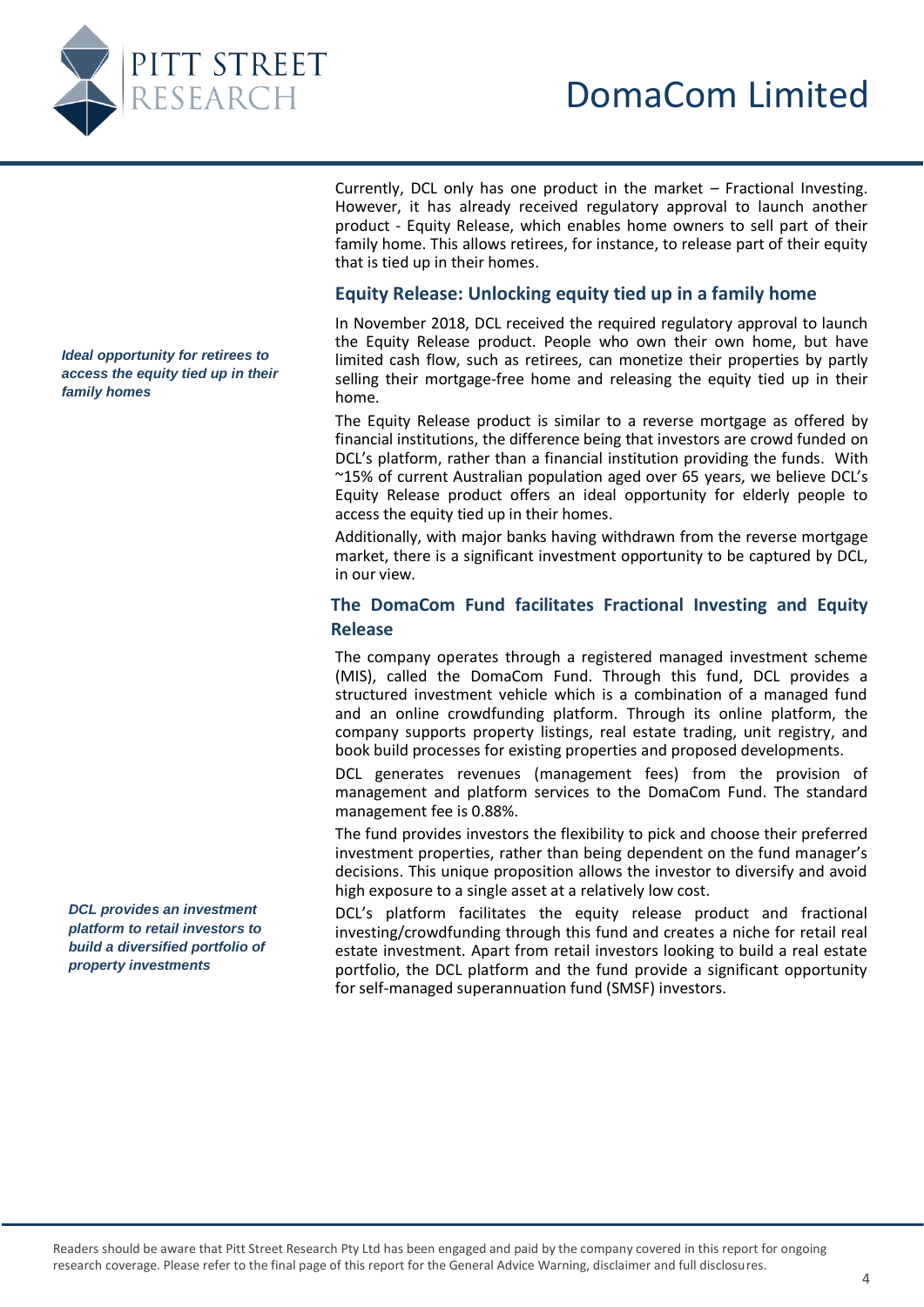<span id="page-4-0"></span>

<span id="page-4-1"></span>*Housing affordability, or lack thereof, locks many investors out of residential property* 

*investing*

# **Fractional Investing: New era in property investment**

Fractional Investing is a method by which a group of investors collectively raises capital to purchase a high value asset, such as residential property, day care centers, solar farms, rural properties etc. This gives an individual investor exposure to an asset at a fraction of the total cost.

Fractional investment is a way for investors, who would otherwise not be able to purchase an entire property by themselves, to build exposure to property assets. It also allows investors to diversify their investment portfolio by giving them, fractional, exposure to different properties. Compared to traditional property investing, the barriers to entry for DCL's investors are low, i.e. investors can sign up to DCL's platform in a few simple steps.

## **Why Fractional Investing makes so much sense**

Given that Australia has become the third least affordable country for housing, fractional property investing is an ideal solution for investors looking to enter the market without having to purchase an entire property.

According to the  $14<sup>th</sup>$  Annual Demographia International Housing Affordability Survey in 2018 (Figure 2), the average house price-tohousehold income ratio is 12.9x in Sydney. Consequently, it is extremely difficult for an individual to invest in real estate in an individual capacity. Consequently, we believe the concept of crowdfunding of property investments shows great promise.



*Source: Demographia Housing Affordability Survey 2018, Pitt Street Research*

## **A boon for financial advisors**

We believe Fractional Investing is a very welcome addition to financial advisors' investment advisory toolkits. Typically, financial advisors struggle to allocate funds to property investments and diversify their clients' portfolio through traditional investment vehicles, such as unlisted trusts, A-REITS and traditional syndicates, have difficulty in diversifying across property types and geographic locations. Also, property investors do not get to choose the properties they invest in and liquidity is typically low.

<span id="page-4-2"></span>*Ideal advisory tool for financial advisers* 

Readers should be aware that Pitt Street Research Pty Ltd has been engaged and paid by the company covered in this report for ongoing research coverage. Please refer to the final page of this report for the General Advice Warning, disclaimer and full disclosures.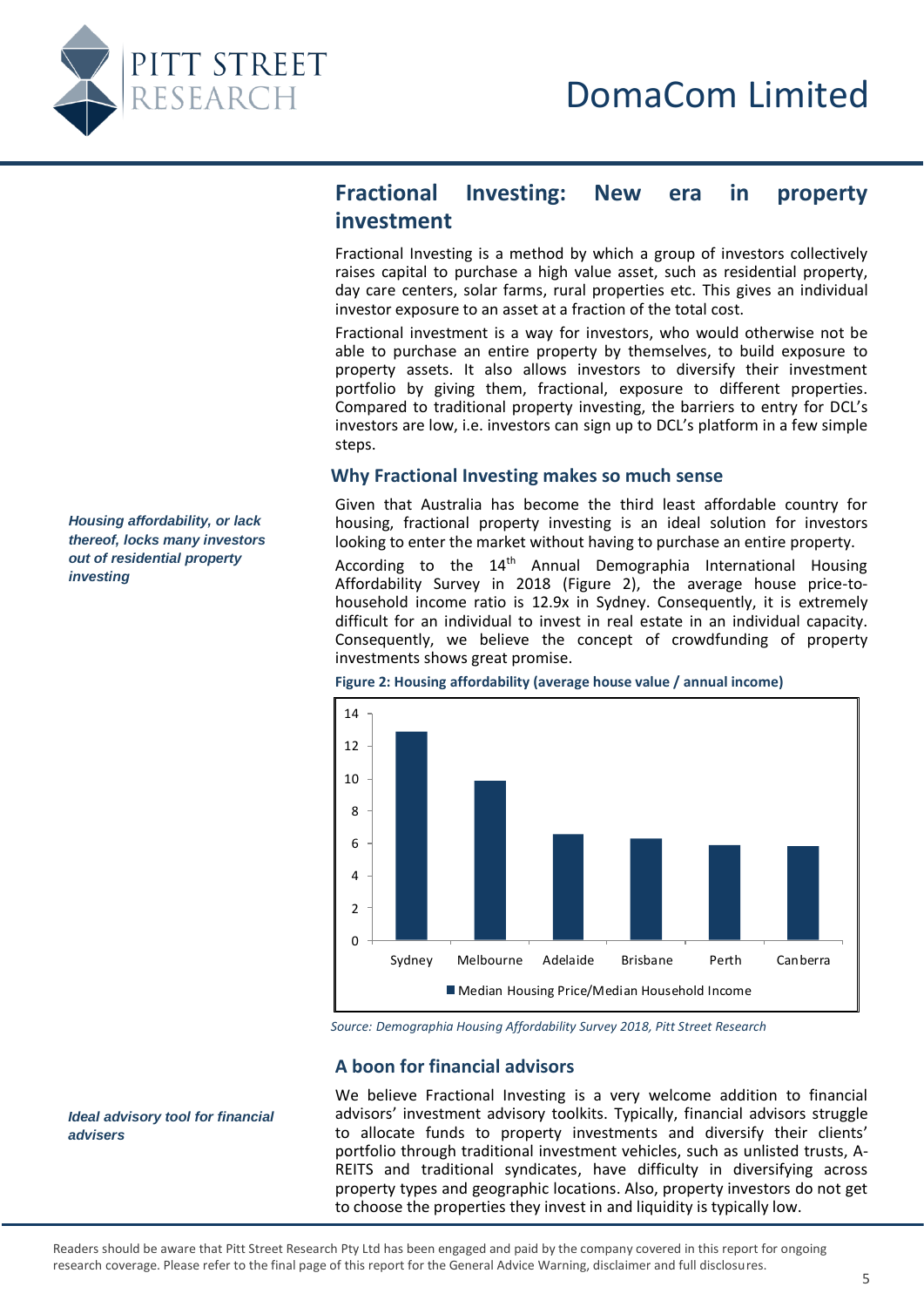

Fractional property investment overcomes these problems as clients get to choose the specific property they want to invest in. DCL conducts due diligence before purchasing a property, which assuages most concerns a financial advisor might have. It reviews the purchase contract and provides legal oversight. It conducts property valuation so that investors do not buy an over-priced property and it also conducts property and pest inspections to ensure that the property is in sound condition. Lastly, DCL appoints a buyer's agent to negotiate best price and a property manager to ensure minimum vacancy.

# **Fractional Investing is a new asset class**

Since fractional property is a new asset class, it is a regulated product and only authorized representatives (AR) under an Australian Financial Services License (AFSL) can recommend it to their clients. The financial advisor is required to hire a property advisor to select the property based on his client's requirement and risk profile. Hence, the financial advisor only recommends the structure and not the underlying property to its clients. We believe Fractional Investing helps financial advisors optimize their clients' investment portfolios by adding fractional property as a new asset class (Figure 3).

**Figure 3: Investment allocation with and without fractional investing**



# **Adding debt to funding mix will be a game-changer**

In order to introduce leverage to its property investments, DCL is currently in discussions with several debt providers to arrange a pool of debt to be used in conjunction with equity. Once finalized, investors will be able to invest in properties with a co-investment from a debt provider, thereby creating leverage for the equity investors.

The loan-to-value ratio (LTV) is likely to be capped at 30% to 40% as the property is required to be positively geared, which we believe is not excessive but sufficient to introduce attractive leverage.

In our view, adding debt to the funding mix will be a game-changer for DCL given that this mixed financing structure much closer resembles the traditional way to invest in property, i.e. through a combination of debt and equity. Consequently, we expect financial advisers will be in a much better position to advise on Fractional Investing to their clients once debt is

<span id="page-5-0"></span>*Fractional Investing provides balance and diversification to an individual's portfolio* 

<span id="page-5-1"></span>*Introducing debt clears the way for financial advisers to offer Fractional Investing to their clients*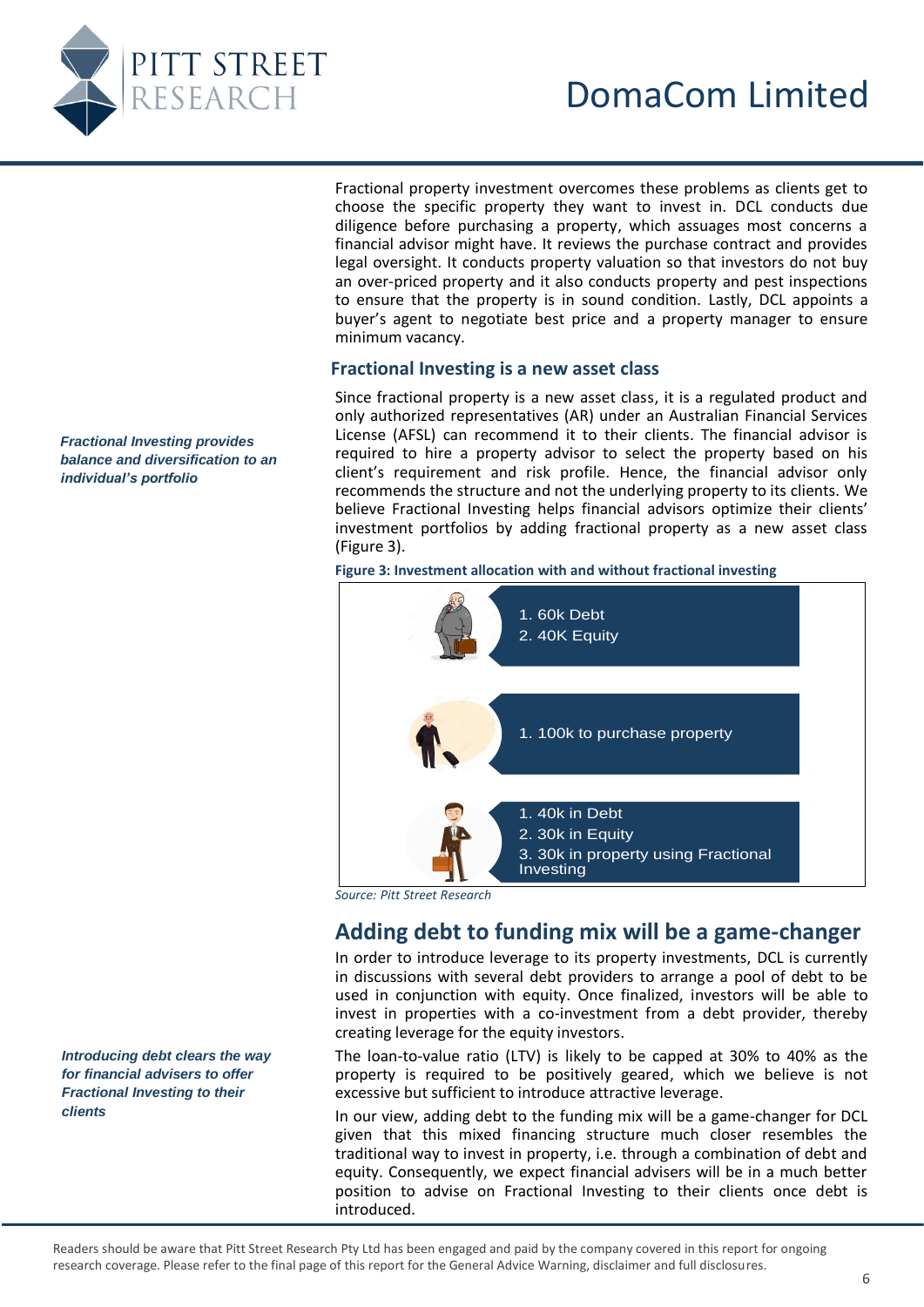

# **DomaCom is in-line with regulations on responsible investing**

**Future of Financial Advice (FOFA)**

The introduction of the FOFA legislation by the government in 2012 greatly transformed the financial planning industry, while acting as a driving force for DCL. Under this legislation, financial advisors are only able to charge a fee to their client, and can't receive any compensation from the product providers. Hence, they need to have a strong value proposition to interest their clients into investing. Furthermore, in Australia financial advisors are prohibited from advising on real estate, which deprives their clients of the benefits of the capital gains that the asset class has to offer.

However, with Fractional Investing converting property into a financial product, financial advisors are able to expand their service offering to include real estate, thereby supporting the growth of DCL.

Additionally, with DCL's reach beyond the residential property market and into other forms of real estate, such as land banks, commercial and rural properties, and renewable energy projects such as wind and solar farms, financial advisors are also able to offer risk management to their clients in the form of diversification, which is in-line with the FOFA's norms on 'best interests duty'.

# **Big-4 bank trial may result in white label deal**

DCL very recently announced the start of a 6-month pilot project with one of the Big-4 banks in Australia to trial DCL's Fractional Investing platform within the bank.

If successful, this trial could lead to this bank rolling out DCL's platform within the bank in a white-label model, i.e. the tried and tested Intel Inside model. DCL would offer a white label version of its platform exclusively to this bank in, what we expect, will be a revenue sharing agreement.

Not only would this deal potentially be a major revenue driver for DCL, it would also provide credence to the company's own, proprietary DomaCom platform.

<span id="page-6-1"></span><span id="page-6-0"></span>*Financial advisers can't advise on real estate, but DCL opens up property as a separate asset class*

<span id="page-6-2"></span>*"Intel Inside" model with bank could present a major revenue opportunity*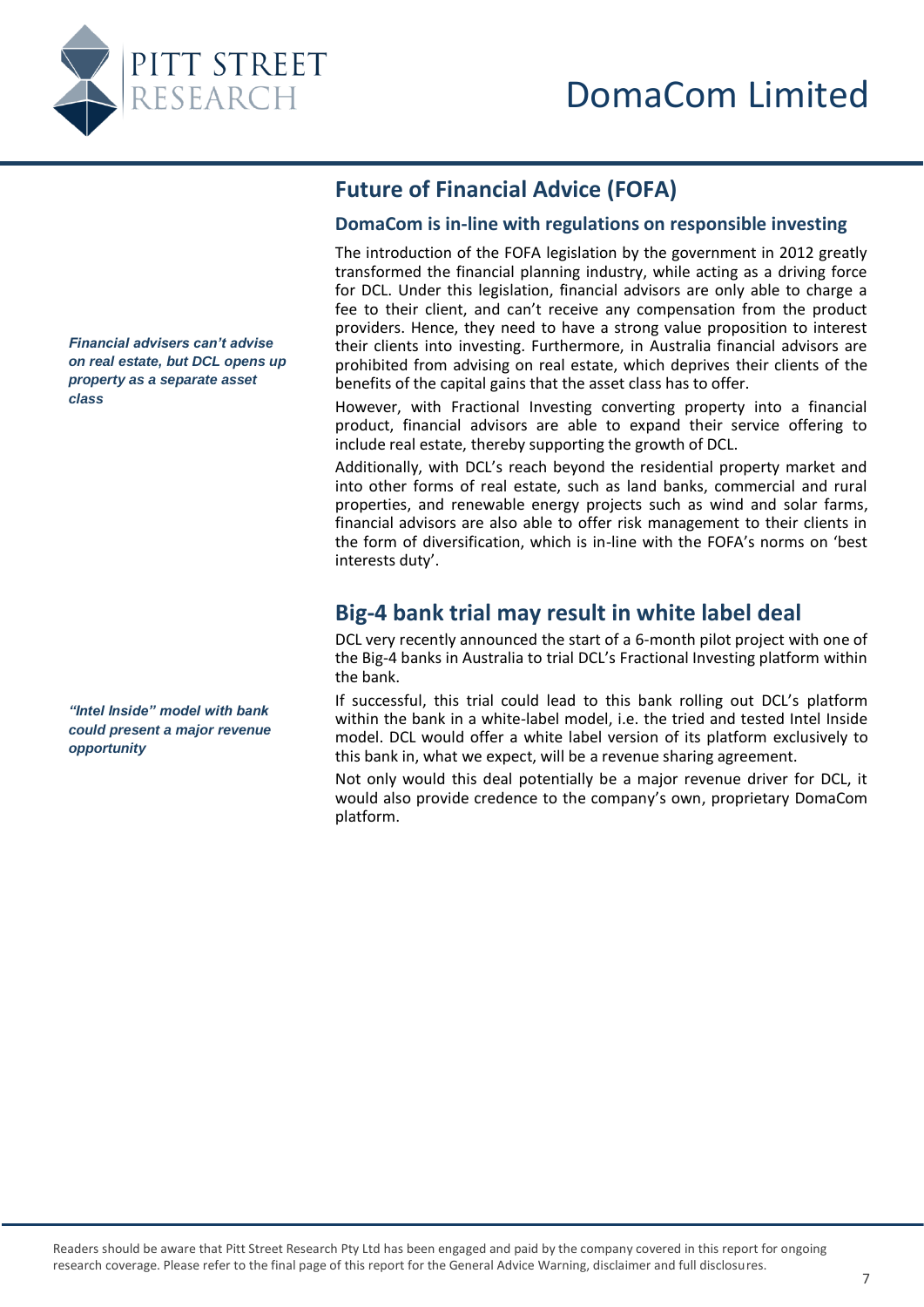<span id="page-7-0"></span>

# **Equity Release: Ideal for the "asset rich/cash poor"**

In Australia people over 65 years of age hold a significant proportion of the country's overall real estate holdings, typically in the form of the family home. In most cases the mortgages on these family homes have been completely repaid. However, the average pensioner doesn't have very large monthly cashflows from pensions. And while the family home represents a very substantial equity value to the owners, it is very difficult to extract funds from the home, short of selling the entire property.

Reverse mortgages provide this flexibility, but they only represent ~1% of total housing equity to date. Additionally, all major banks have gradually withdrawn from reverse mortgages over the years.

The lack of liquidity problem for pensioners is exacerbated by the fact that Superannuation guarantees only started in the early 1990's. This means older generations did not put funds into superannuation in their early years.

DCL's new Equity Release product enables those who are seeking to obtain cash by partially releasing equity in their homes to be matched with investors who wish to make investments in such properties.

Recently approved by regulators, DCL's Equity Release product provides an attractive solution to 'asset rich/cash poor' retirees and enables them to stay in their home while simultaneously unlocking part of the value of their home.

# **As people live longer, they'll need more capital for retirement**

The need and the opportunity for the Equity Release product become very apparent when looking at the current demographic situation in Australia (Figure 4). Just like most developed countries, Australia's population is ageing while the increasing life expectancy implies people will need more capital to retire.

Furthermore, the demographics that are worst hit by the continuously rising costs of living are mostly comprised of retirees, i.e. people who do not have an independent, growing source of income to support their expenditures, unlike their employed counterparts.

Add to that the tightening underwriting standards by mortgage providers, and we believe DCL has the perfect recipe to leverage their Equity Release product.



**Figure 4: Australia's life expectancy** 

*Unlock the value of your home without having to move*

<span id="page-7-1"></span>*Retirees nowadays live longer and thus need more capital after retirement* 

*Source: Australian Institute of Health and Welfare*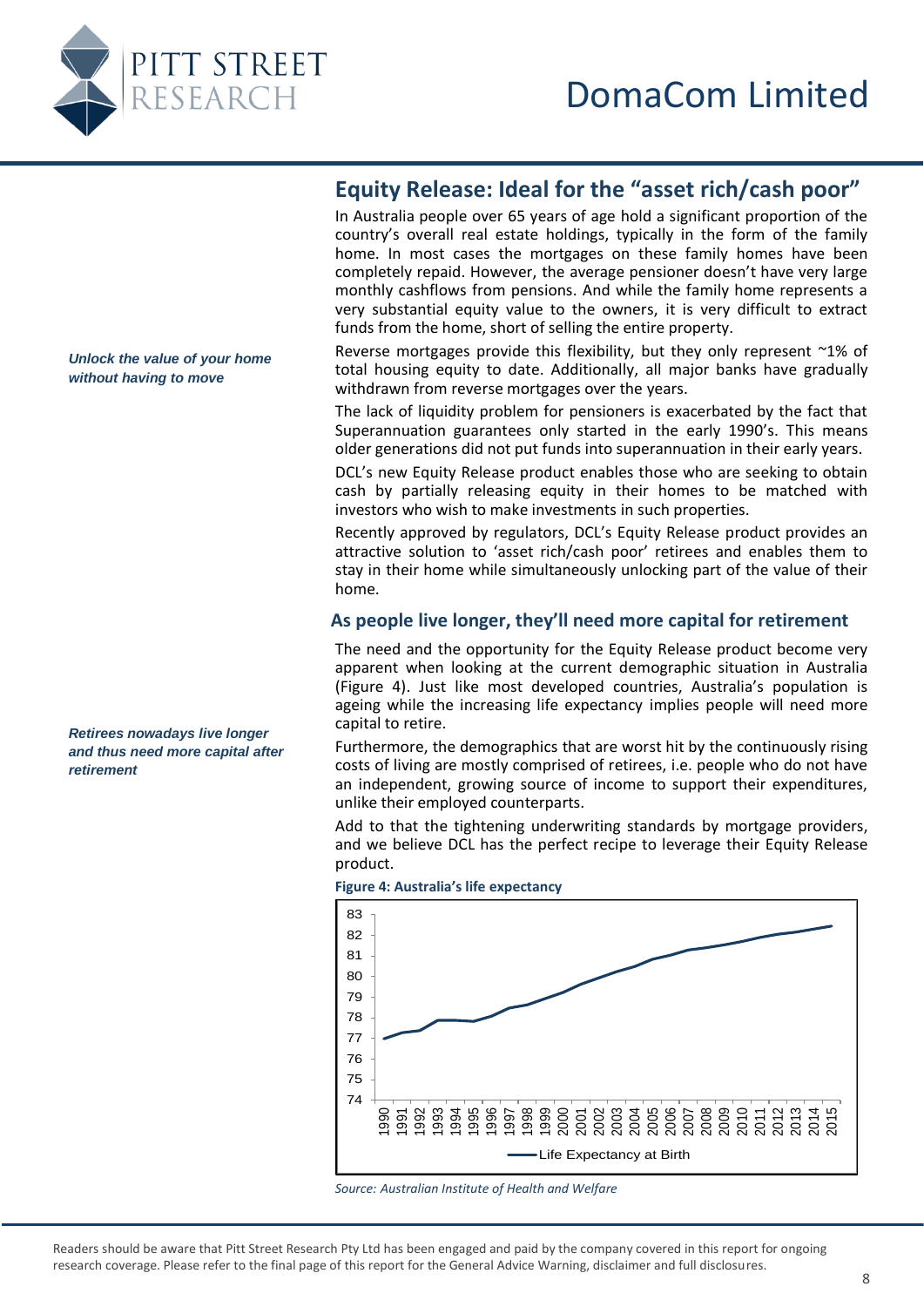

<span id="page-8-1"></span><span id="page-8-0"></span>*Secondary trading in property investments* 

*Two-to-four year head start on any potential competitor* 

<span id="page-8-2"></span>*Traditional funds management revenue model* 

# **Trading platform for DCL's property investors**

DCL has also developed a trading platform through which investors can buy and sell units in the various sub funds (individual properties) on DCL's platform. This platform is similar to a share trading platform and provides liquidity to DCL's property investors. While DCL earns a small fee from the buy and sell spread, we believe the true value of this trading platform is enhanced liquidity, and hence a higher attraction for property investors.

## **First mover advantage**

While the Australian property investment market has attracted many financial service providers to the industry, DCL is the first company in Australia to introduce crowdfunding to this asset class. In order to meet the rising need for platforms/access to property investing for retail investors, DCL provides solutions that combine the benefits of digital crowdfunding with the flexibility of Fractional Investing and Equity Release.

Given the regulatory requirements around DCL's products, we expect any potential competitor will need at least two years to develop a similar product.

Moreover, DCL also has a substantial a head start in obtaining regulatory approval to be a market maker, i.e. for its trading platform. Currently, it takes 3-4 years for a company to obtain this approval, which puts DCL way ahead of any potential peers.

# **Generating revenues from funds management**

DCL's main revenue generator is the management fee the company earns from the sub funds (individual properties) on its platform. Simply put, individual investors pay an annual management fee of 0.88% on the total equity value of the units in the properties they own, while DCL earns a 0.44% fee on mortgage assets.

Additionally, DCL earns a management fee of 0.22% on cash under management, e.g. when a campaign is still ongoing and (some) investors have already provided cash funding for their fraction of the investment.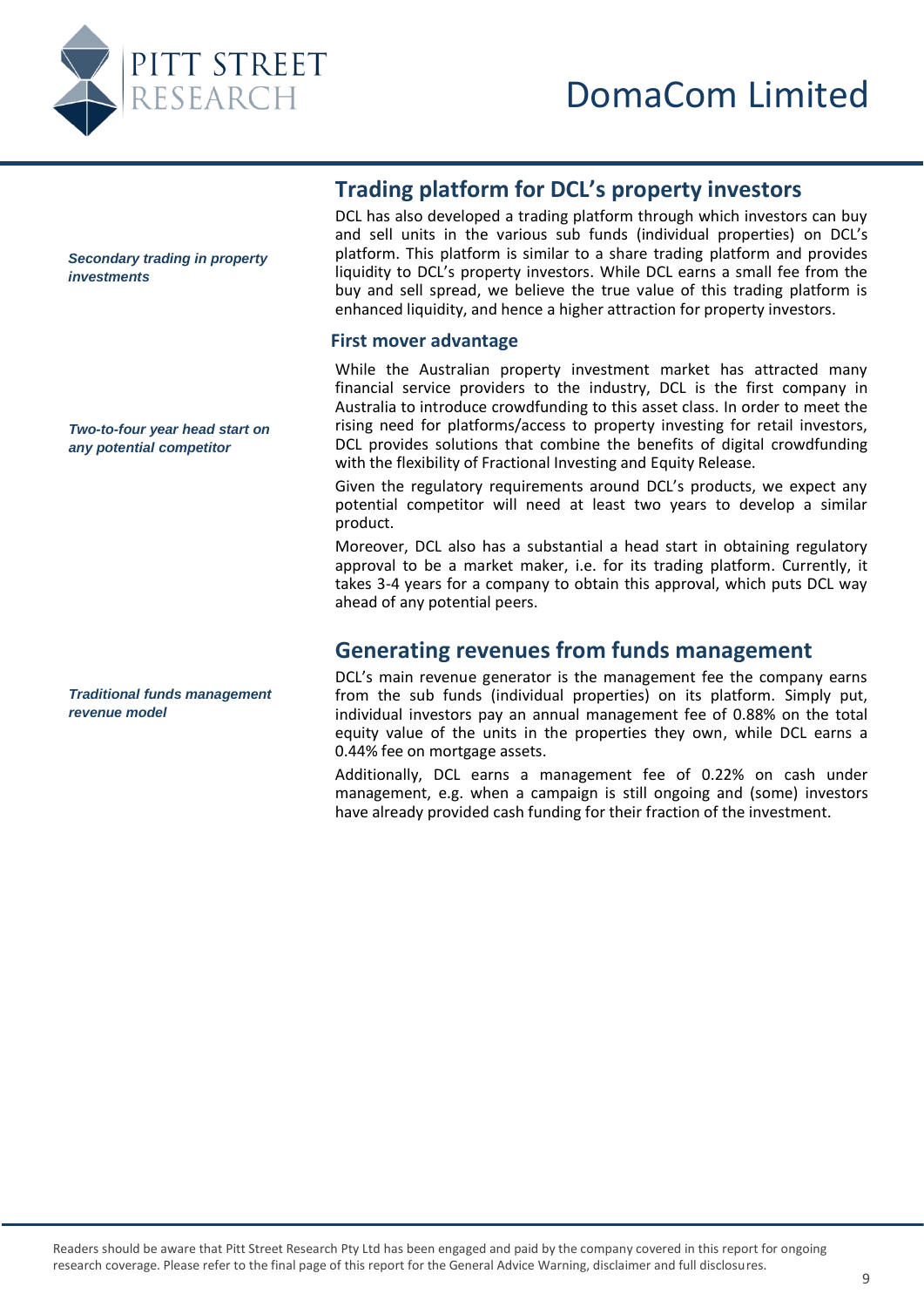

**The opportunity: SMSF investments in property**

Assets under the management of SMSFs in Australia grew 6.7% Y-o-Y to A\$724.7bn per September 2018 (Figure 5). SMSFs have largely remained bereft of the benefits of diversified direct property investing, primarily due to the friction associated with setting up a Limited Recourse Borrowing Arrangement (LRBA), coupled with the restrictions on lending (Figure 6).

**Figure 5: Total net Australian and overseas assets of SMSF (A\$ m)**



*Source: Australian Taxation Office*

With DCL currently working to enable leveraged property transactions, SMSFs can forgo the requirement to set up an LRBA when using DCL's Fractional Investing platform. Additionally, through Fractional Investing a single SMSF can simultaneously invest in more than one property, thereby enjoying the benefits of diversification.

#### **Figure 6: SMSF Asset Allocation per September 2018**



*Source: Australian Taxation Office*

<span id="page-9-0"></span>*Very substantial opportunity for Fractional Investing with existing SMSFs*

Readers should be aware that Pitt Street Research Pty Ltd has been engaged and paid by the company covered in this report for ongoing research coverage. Please refer to the final page of this report for the General Advice Warning, disclaimer and full disclosures.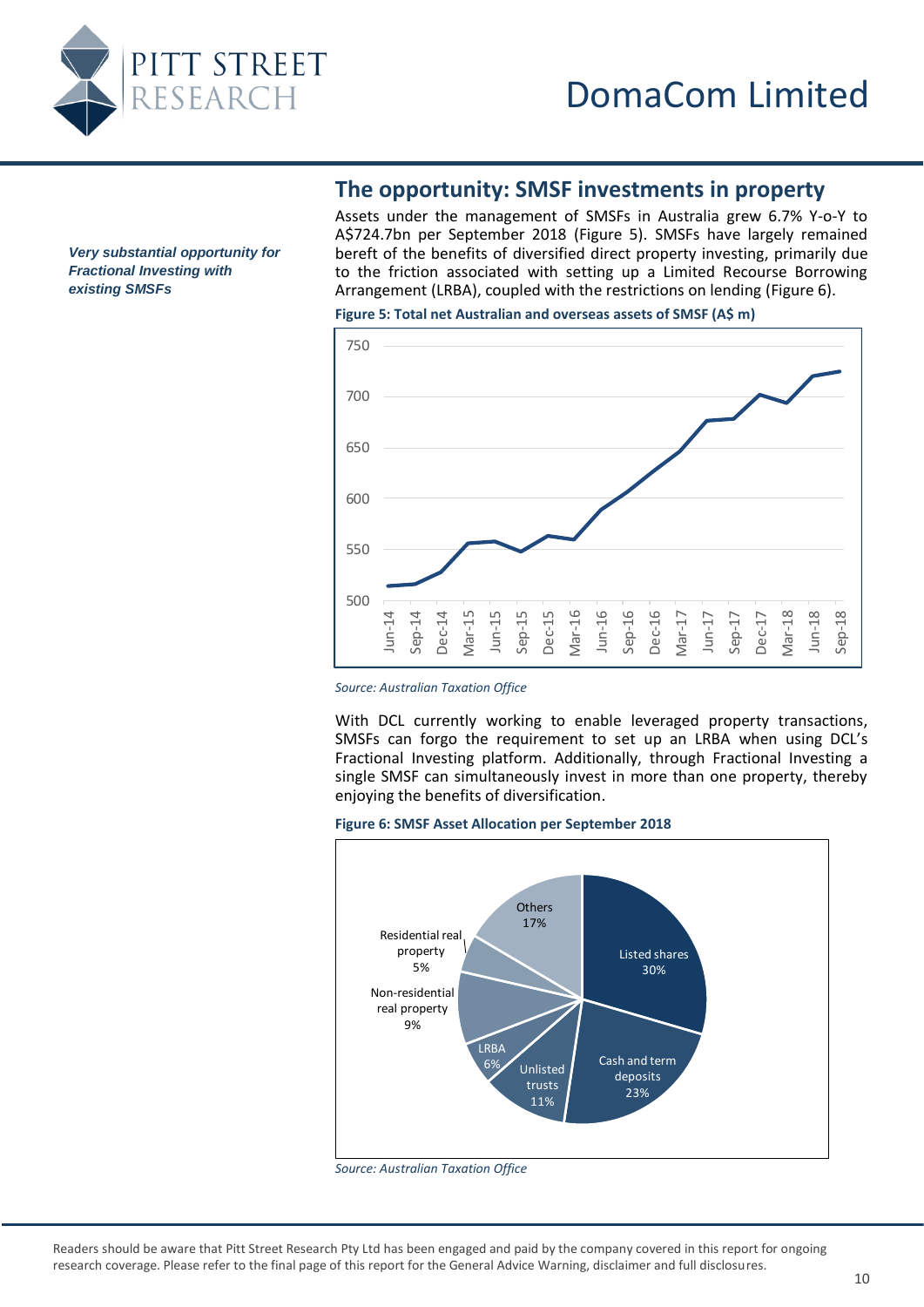<span id="page-10-0"></span>

# **Court ruling enables inter-generational wealth management**

Furthermore, following a Full Federal Court ruling in August 2018, SMSFs are now allowed to invest in DCL's sub-funds where the tenant of the underlying asset is a related party (i.e. a family member). We believe that this ruling, which did not receive any further appeal from the ATO regarding the breach of the sole purpose test, is a landmark achievement for the company, as it paves the way for inter-generational wealth management.

# <span id="page-10-1"></span>**Fractional Investing for first home owners**

In addition to the very substantial market for SMSF investments, Fractional Investing can be an ideal way for first home owners to enter the residential property market without having to acquire an entire house. Instead, they can purchase a fraction of that house using a combination of their deposit and debt (mortgage) with third party investors co-investing alongside them.

# **Baby Boomers looking to release cash**

The Equity Release product is primarily aimed at the market for retiree homes worth around A\$ 500BN, according to Deloitte. We believe Baby Boomers looking for cash without wanting to downsize present a very substantial opportunity for DCL.

# **Targeting 1% of the > A\$ 700BN SMSF funds under management**

The overall share of property within SMSFs assets is 20% (Non-residential real property, residential real property and through LRBA combined), or approximately A\$ 14.5BN. The long term goal for DCL is to get 1% of the Australian SMSFs' funds under management (FUM) on its books, i.e. more than A\$ 7BN. In his previous venture, Praemium (ASX:PPS), DCL CEO Arthur Naoumidis achieved a 4% market share with SMSFs.

To date, without the Equity Release product having been launched yet (expected to start generating FUM in May 2019) and without having been able to introduce debt into the Fractional Investing product yet, the company has generated A\$ 40M in FUM with a further A\$ 20M in the pipeline.

Once the final building block is in place (debt funding), we expect a strong uptick in FUM going forward, driven by strong appetite from financial advisers to offer these products to their client base.

Given the typical 0.88% management fee on FUM and 0.44% on mortgage assets, we believe it will be easy to see the scalability of DCL's model as FUM grows over time.

<span id="page-10-3"></span><span id="page-10-2"></span>*Long term target of A\$ 7BN funds under management*

*CEO achieved 4% market share with SMSFs with Praemium*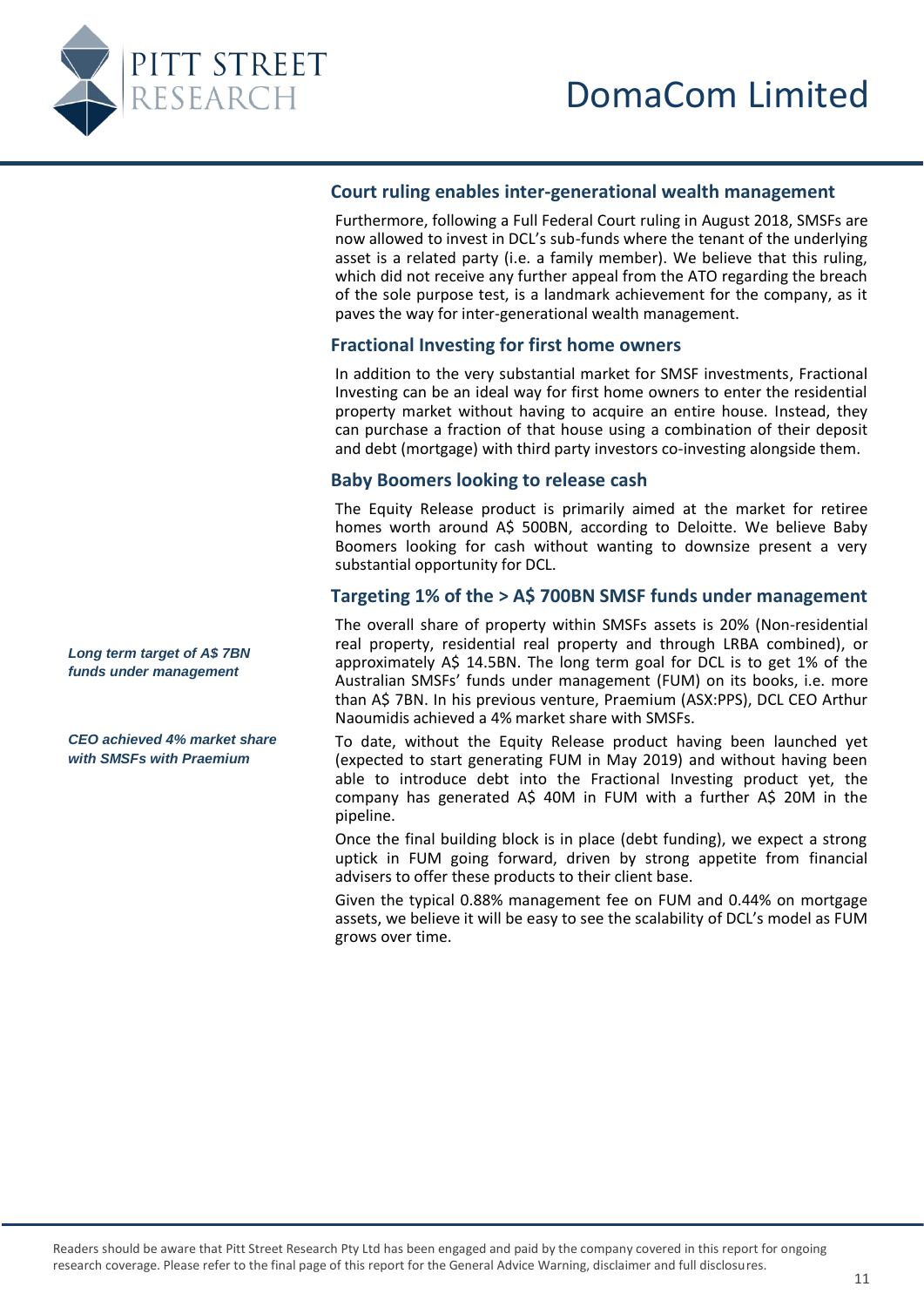

# **Conclusion: Tremendous opportunity with revolutionary financial products**

DCL is currently valued at only A\$ 14.5m. We believe the main reason for this apparent low valuation is the fact that Fractional Investing as an investment tool is not well known by retail investors and the concept is in a nascent stage.

Similarly, the Equity Release product will be introduced to the market shortly and will need to build traction over time.

In other words, DCL's two main products are very new and largely unknown to the vast majority of financial advisers and retail investors.

However, once the disruptive potential of DCL's products is better understood by the market, we anticipate rapid uptake, driving FUM and hence revenues from management fees.

#### **Near term share price catalysts**

- Arrangement with debt providers to introduce debt to the property investments on DCL's platform
- Launch of the Equity Release product, anticipated March/April with initial revenues expected to start in May 2019.

# **Key challenges**

- We believe DCL's key near term challenge will be to properly educate financial advisers and retail investors on the benefits and opportunities of Fractional Investing and the Equity Release product.
- At the same time, financial advisers will need to be accredited in order to advise their clients on these products.

*This report serves as an initial introduction to DomaCom and its two main products, Fractional Investing and Equity Release. We will endeavour to publish a more in-depth report shortly, including a full financial model and valuation range, highlighting the financial opportunity for DomaCom and its investors.*

<span id="page-11-2"></span><span id="page-11-1"></span><span id="page-11-0"></span>*Products and their benefits still largely unknown by investors*